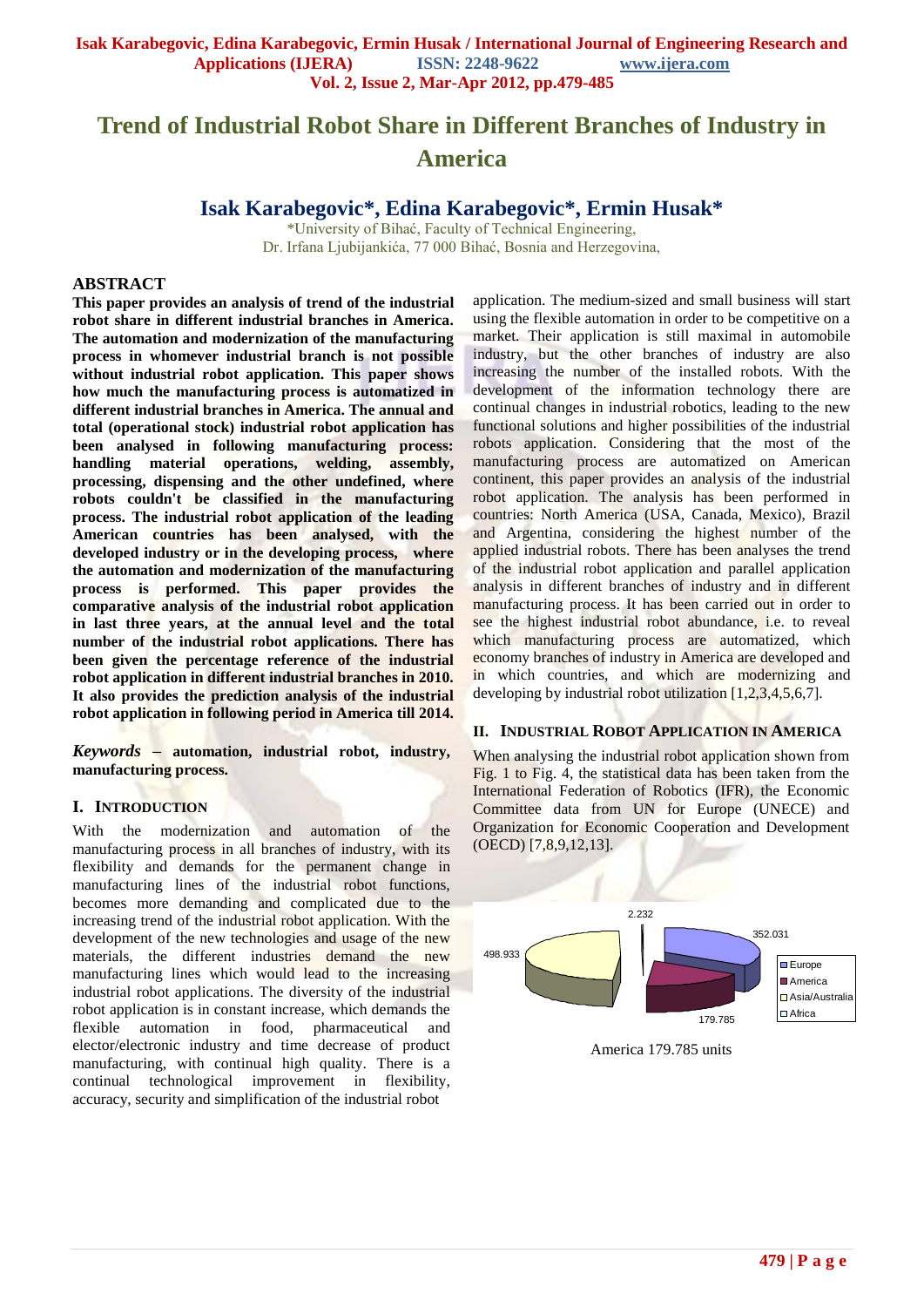

America 17.114 units

**Fig. 1. Annual supply and operational stock of industrial robots by continents in 2010**



America 15% units

**Fig. 2. Percentage of industrial robots annual supply and operational stock by continents in 2010**





**Fig. 3. Annual supply and operational stock of industrial robots in Asia/Australia in period 1998-2010 [7]**

When analysing the Fig. 1, Fig. 2 and Fig. 3 we come to the conclusion that the highest number of robot applications in the world is in Asia with 498.933 units, the second place takes Europe with 352.031 units, then comes America with 179.031 units and the last place takes Africa with 2.232 units. With the annual analysis of robot application in the world in 2010, the drastic deviation occurs. The first place takes Asia with 69.833 units, Europe with 30.630 units, America with 17.114 units and Africa with 256 units of industrial robots. If we analyse the percentage reference of the industrial robot application in the world it would be: Asia with 49%, Europe with 34%, America with 17%, and the annual percentage reference in 2010 would be: Asia 59%, Europe 26% and America 15%. It is obvious that America takes the third place in industrial robot application as a continent in the world. The industrial robot application trend in America from 1998, considering the total number of industrial robot applications is in continuing increase, with slight fall in 2009 due to the financial industrial crisis. Regarding the annual robot application in America, according to Fig. 3, the drastic deviation has been observed. The highest fall of the industrial robot applications has been recorded in the following years: 1998, 2001, 2002. The least application has been recorded in 2009 with 8.992 units, due to the financial crisis.

# **III. INDUSTRIAL ROBOT APPLICATION IN DIFFERENT BRANCHES OF INDUSTRY OF AMERICA IN PERIOD 2005-2010**

This analyse includes the next branches of industry: metal industry, electrical/electronics industry, automotive industry, plastic and chemical industry, agriculture, forestry and mining, food and tobacco industry, textile industry, paper industry, wood industry, building and leather industry. Regarding the manufacturing process where the industrial robots are used, the next process are included: handling process, welding, assembly, dispensing, processing and the other process not classified in given manufacturing process. The analysis of the industrial robot application in different branches of industry has been shown in Table 1 and Fig. 4. According to the table and graphic chart, the robot application in 2010 has increased in all branches of industry, in reference to 2009 due to the financial industrial crisis in 2009.



**Fig. 4. Annual supply of industrial robots by industrial branches in America in period 2008-2010 [7]**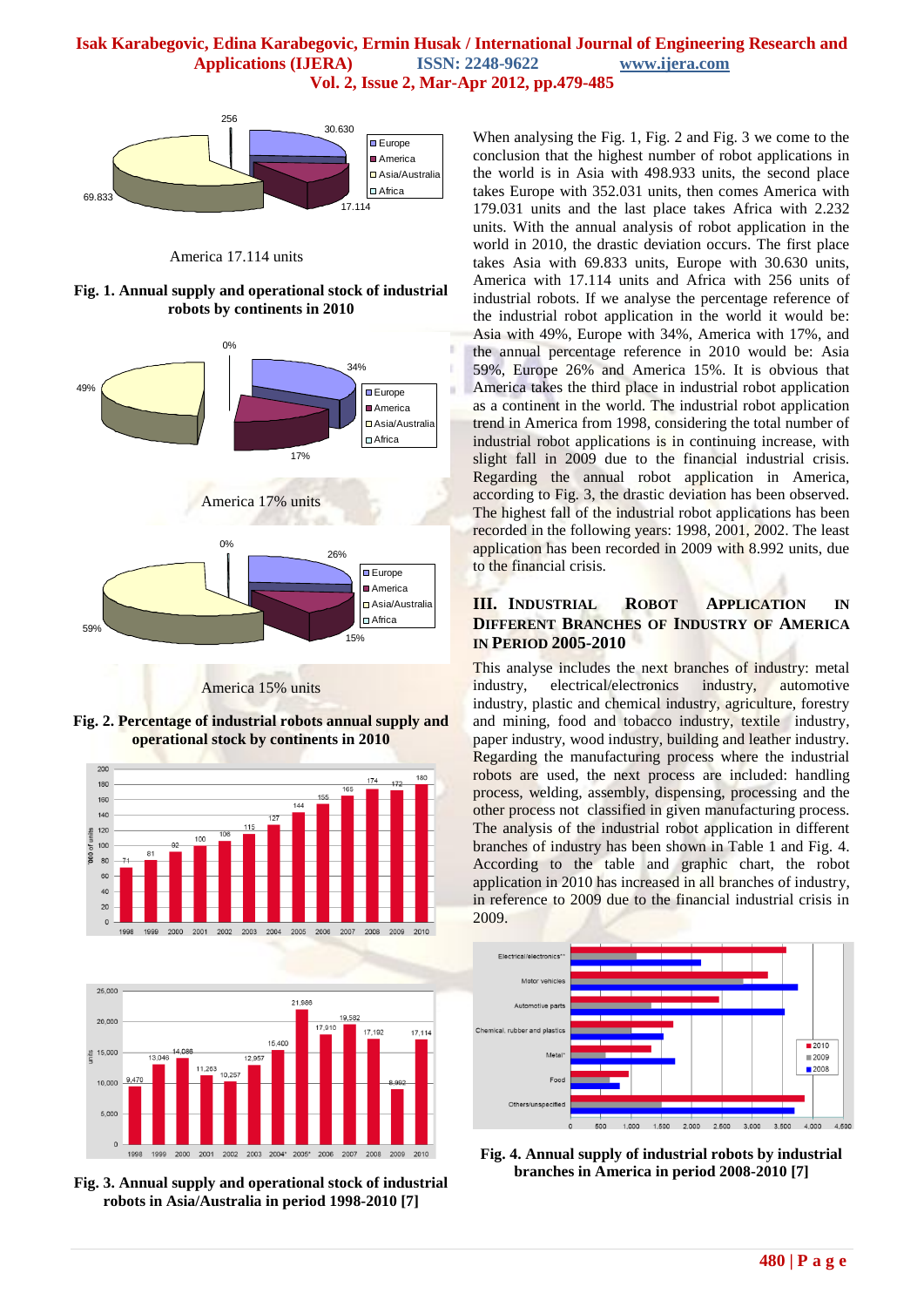## **TABLE 1 : ANNUAL SUPPLY OF INDUSTRIAL ROBOTS BY INDUSTRIAL BRANCHES IN AMERICA IN PERIOD 2005-2010 [7,8]**

|                                  | Annual supply of industrial robots in America |        |        |        |       |        |  |
|----------------------------------|-----------------------------------------------|--------|--------|--------|-------|--------|--|
| Industry / Year                  | 2005                                          | 2006   | 2007   | 2008   | 2009  | 2010   |  |
| Chemical, rubber and<br>plastics | 1.682                                         | 1.800  | 1.745  | 1.533  | 994   | 1.695  |  |
| Metal product                    | 2.126                                         | 1.518  | 1.468  | 1.724  | 578   | 1.329  |  |
| Electrical/electronics           | 1.783                                         | 3.552  | 3.221  | 2.152  | 1.092 | 3.558  |  |
| Automotive                       | 13.352                                        | 7.719  | 9.817  | 7.282  | 4.176 | 5.713  |  |
| Other/Unspecified *              | 3.044                                         | 3.323  | 3.331  | 4.501  | 2.152 | 4.819  |  |
| TOTAL Σ                          | 21.987                                        | 17.910 | 19.582 | 17.192 | 8.992 | 17.114 |  |

\*Included: textile industry, food industry, agriculture, mining, gas, construction, education, research, development etc.



# **Fig. 5. Percentage of industrial robots annual supply by industrial branches in 2010**

The analysis of the Table 1, Fig. 4 and Fig. 5 shows that the

first place in industrial robot application takes the automobile industry with 5.713 units in 2010 or 33%. The second place takes the electrical/electronics industry with 3.558 units or 21%, and the third place takes the chemical industry with 1.695 units or 10% in 2010. When analysing the robot application trend from 2005-2010, the automotive industry decreased (from 13.352 units in 2005 decreased to 5.713 units in 2010). In electro/electronic industry in 2010 the application trend has reached the trend from 2006, considering the number of units (the other years show decreasing trend). The metal industry records the decreasing trend, and the chemical industry almost has the constant trend, not considering the industrial recession in 2009.

# **TABLE 2 : ANNUAL SUPPLY AND OPERATIONAL STOCK OF INDUSTRIAL ROBOTS BY APPLICATION AREAS IN AMERICA IN PERIOD 2008-2010 [7,8, 9]**

|                       | Annual supply of industrial robots in<br>America |       |        | Operational stock of industrial robots in<br>America |         |         |
|-----------------------|--------------------------------------------------|-------|--------|------------------------------------------------------|---------|---------|
| Application area      | 2008                                             | 2009  | 2010   | 2008                                                 | 2009    | 2010    |
| Handling              | 6.861                                            | 3.546 | 6.603  | 58.090                                               | 58.311  | 61.630  |
| Welding               | 5.813                                            | 3.351 | 4.181  | 73.683                                               | 70.961  | 70.834  |
| Assembly              | 1.255                                            | 844   | 1.819  | 11.383                                               | 11.691  | 13.042  |
| Dispensing            | 724                                              | 162   | 560    | 8.233                                                | 8.143   | 8.422   |
| Processing            | 389                                              | 83    | 300    | 4.452                                                | 4.213   | 4.513   |
| Other/unspecified $*$ | 2.151                                            | 8.992 | 3.519  | 19.174                                               | 18.822  | 20.538  |
| <b>TOTAL</b><br>У     | 17.192                                           | 8.992 | 17.114 | 173.937                                              | 172.141 | 179.785 |

\*included: clean room robots





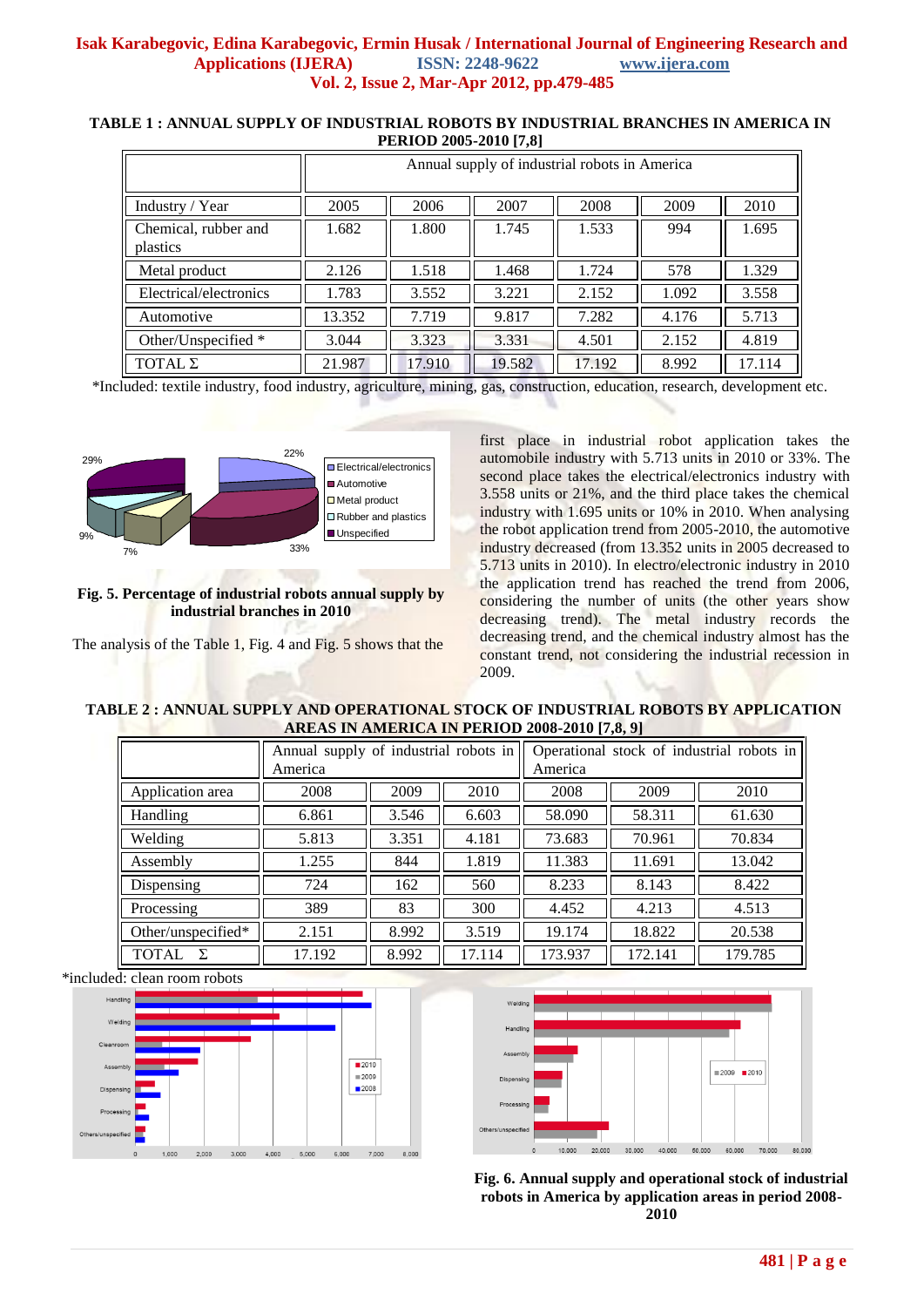

**Fig. 7. Percentage of industrial robots annual supply and operational stock by application areas in 2010**

According to the Table 2, Fig. 6 and Fig. 7 we can conclude the following: in America in 2010 have been applied 17.113 units of the new industrial robots, which is for 110% higher then in 2009, in handling jobs 39% and welding  $24\%$ at the annual level. Also in automobile industry 33%, electro industry 28%, and in chemical industry has been applied 10% of industrial robots more. If we observe the annual application in 2010, in America there is slightly higher number of industrial robots then in 2009, with the negligible difference. In handling jobs 34% of the industrial robots has

been applied, and in welding 40%. The application trend of the industrial robots at the annual level in the last three years is following: in 2008 with 17.192 units, in 2009 with 8.992 units, 2010 with 17.114 units. The sudden fall in 2009 has caused the financial industrial crisis. When considering the total industrial robot application in the last three years is following: 173.937 units have been applied in 2008, 2009 counts 172.141 units, and in 2010 there have been 179.785 robot units. It has been concluded that the total robot application trend in the last three years is almost constant.

# **IV. APPLICATION ANALYSIS OF INDUSTRIAL ROBOTS IN AMERICAN COUNTRIES IN DIFFERENT APPLICATION AREAS**

The Table 3 shows the annual and total industrial robot application in American countries from 2008 till 2010. The analysed countries are: Brazil, Argentina, North America (USA, Canada, Mexico) and the other countries like Chile, Colombia, Porto Rico, Venezuela ant the other not mentioned. The Table 3 shows that the first place in robot application in America, at the total and annual level takes North America. The application in the other countries is almost negligible. If we analyse the countries individually at the annual level in 2010 the sequence would be: USA with 14.380 units, Canada with 1.076 units, Mexico with 900 units, Brazil with 640 units, Argentina with 96 units and at the end all the other countries of America with 22 industrial robot units.

#### **TABLE 3 : ANNUAL SUPPLY AND OPERATIONAL STOCK OF INDUSTRIAL ROBOTS IN NORTH AMERICA, BRAZIL AND ARGENTINA IN PERIOD 2008-2010 [7,8]**

|                      | Annual supply of industrial robots |         |          | Operational stock of industrial robots |         |         |
|----------------------|------------------------------------|---------|----------|----------------------------------------|---------|---------|
| Country / Year       | 2008                               | 2009    | 2010     | 2008                                   | 2009    | 2010    |
| <b>BRAZIL</b>        | 781                                | 495     | 640      | 4.586                                  | 5.081   | 5.721   |
| <b>ARGENTINA</b>     | 150                                | 45      | 96       | 581                                    | 626     | 722     |
| <b>NORTH AMERICA</b> | 16.242                             | 8.417   | 16.356   | 168.489                                | 166.183 | 173.174 |
| $\cdot$ USA          | (13.380)                           | (6.831) | (14.380) |                                        |         |         |
| •Canada              | 1.813)                             | 513)    | (1.076)  |                                        |         |         |
| •Mexico              | 1.049                              | (1.073) | 900)     |                                        | -       |         |
| Other countries      | 19                                 | 35      | 22       | 286                                    | 211     | 118     |
| TOTAL Σ              | 17.192                             | 8.992   | 17.114   | 173.977                                | 172.141 | 179.785 |

#### North America



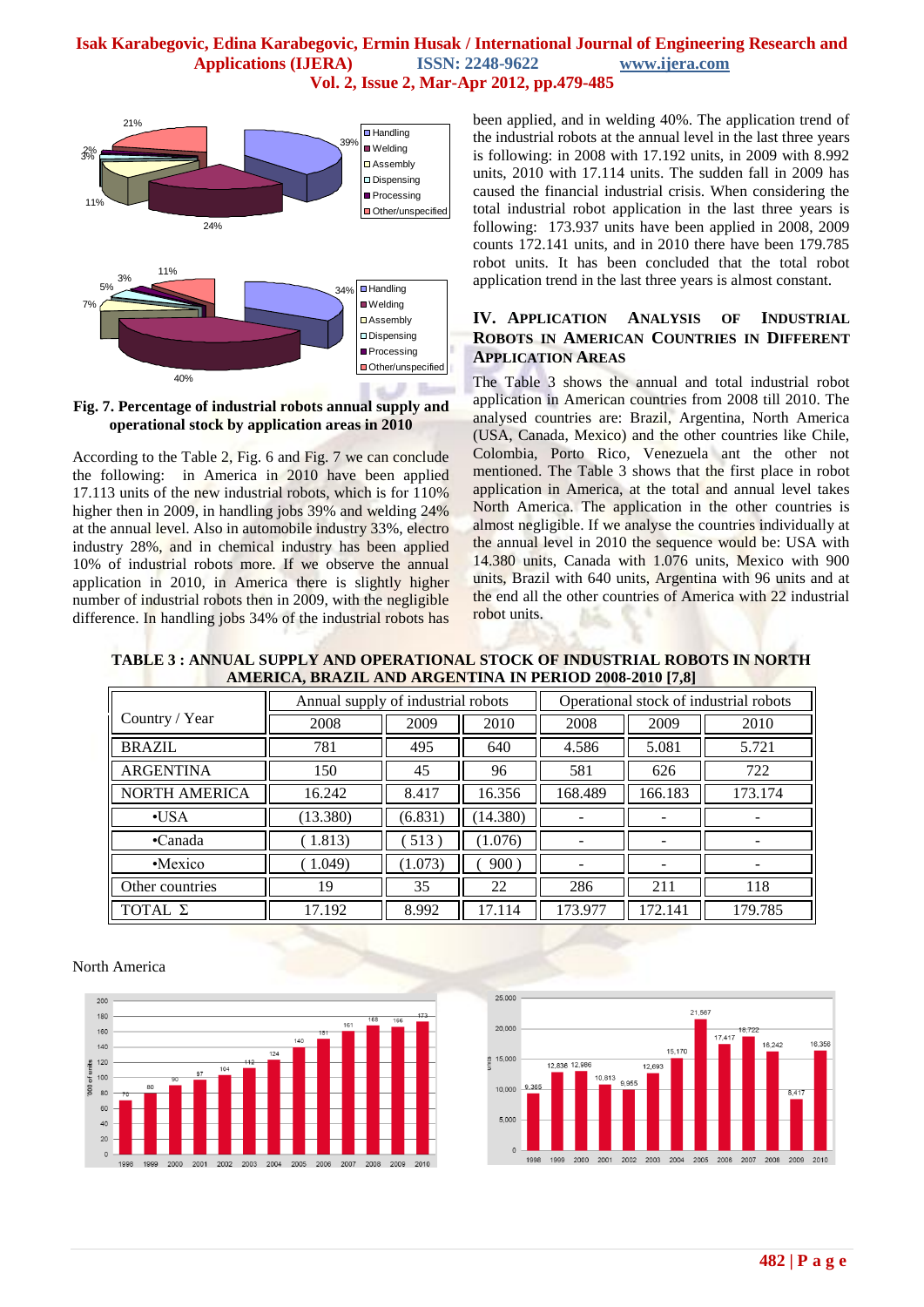

**Fig. 8. Annual supply and Operational stock of industrial robots in North America (USA, Canada, Mexico) [7]**

The total trend of industrial robot application in North America is in continual increase year after year. When considering the annual robot application, the highest number of robots has been applied in 2005 with 21.567 units and the least in 1998, 2002 and 2009 when there have been applied 8.417 units. From these three countries, the first place takes USA and drastically rebounds in industrial robot application with regard to Canada and Mexico. In 2010, in America have been applied 14.380 robot units, in Canada 1.076 units and Mexico 900 robot units.



**Fig. 9. Operational stock of industrial robots by application areas in North America (USA, Canada, Mexico) in 2010**



## **Fig. 10. Annual supply of industrial robots by industrial branches in period 2008-2010 and percentage in 2010 in North America[7,8]**

The highest number of the industrial robot application in North America, Fig. 8, is in welding manufacturing process with 69.049 units or 40% in 2010. The second place takes the handling operation with 59.673 units or 34%, the third place takes assembly process with 12.980 units or 7%, then dispensing with 8.128 units or 5%, then processing with 4.460 units or 3%. When considering the industry, Fig. 9, the first place takes the automotive industry with 33% of industrial robot applications in 2010, then electro/electronic with 21%, metal industry with 7%, and plastic and chemical industry with 9%.

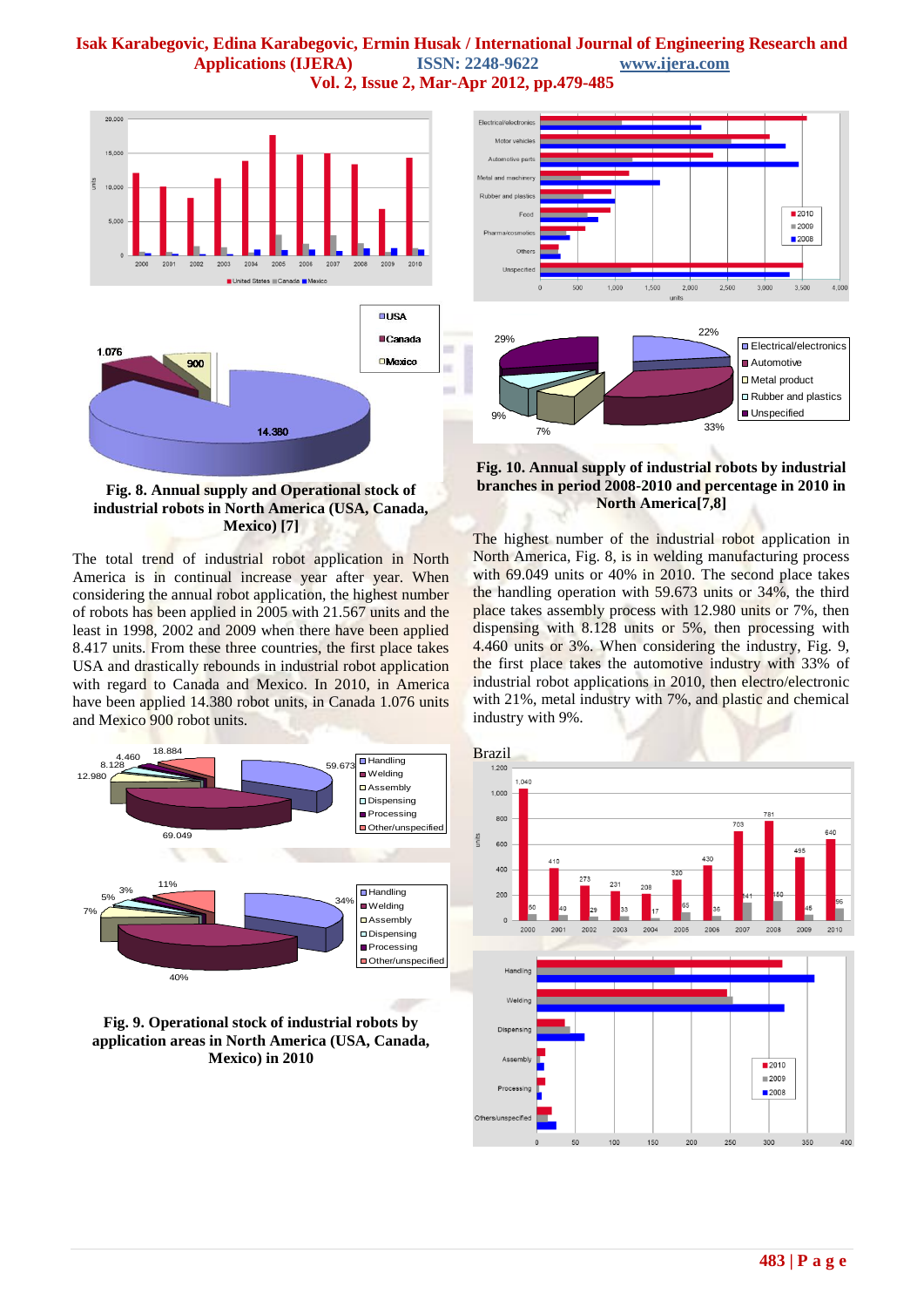

Argentina



**Fig. 11. Industrial robots application charts by industrial branches and application areas in period in 2008-2010 in Brazil and Argentina**

| <u>WEE , ANDRE BULLEL IN OTHER COUNTRIES OF AMERICA (7</u> |      |      |      |                |                |      |  |
|------------------------------------------------------------|------|------|------|----------------|----------------|------|--|
| Country                                                    | 2005 | 2006 | 2007 | 2008           | 2009           | 2010 |  |
| Chile                                                      |      | 6    | 3    | 6              |                |      |  |
| Colombia                                                   |      |      | 9    |                |                |      |  |
| Puerto Rico                                                | 30   |      |      |                |                |      |  |
| Peru                                                       |      |      |      |                |                |      |  |
| Venezuela                                                  |      |      | 2    |                | $\mathfrak{D}$ |      |  |
| Other                                                      |      | 20   | 2    | $\mathfrak{D}$ | 28             |      |  |
| Total $\Sigma$                                             | 34   | 28   | 16   | 19             | 35             | 22   |  |

# **TABLE 4 : ANNUAL SUPPLY IN OTHER COUNTRIES OF AMERICA [7]**

According to the Table 4 in other countries in America like: Chile, Colombia, Puerto Rico, Peru, Venezuela and the other countries of the American continent, the industrial robot application is negligible due to the small robot number, and can be neglected with regard to the robot number and the annual and total applications in North America (Table 3).

# **V. APPLICATION PREDICTION OF INDUSTRIAL ROBOTS IN AMERICA TILL 2014**

This chapter will provide the performed predictions of the industrial robot applications in America till 2014, according to the International Federation of Robotics (IFR), the Economic Committee data from UN for Europe (UNECE) and Organization for Economic Cooperation and Development (OECD). The Table 5 shows the predictions in industrial robot application in America till the 2014 at the annual level, with 100.000 units or 16% concerning the other continents, i.e. at the total number of applied robots in the world. Concerning the total application level it is also predicted increase to 695.000 units or 18% in relation to the total number of applied robots in the world.

**TABLE 5 : PREDICTION OF INDUSTRIAL ROBOT ANNUAL SUPPLY AND OPERATIONAL STOCK IN WORLDIN PERIOD 2010-2014 [7]**

|                   |         | Yearly supply |         | Operational stock |           |           |  |
|-------------------|---------|---------------|---------|-------------------|-----------|-----------|--|
| Country/Year      | 2010    | 2014          | 2014    | 2010              | 2011      | 2014      |  |
| Europe            | 17.114  | 22.450        | 26.700  | 179.785           | 189.200   | 229.000   |  |
| America           | 69.833  | 81.200        | 100.000 | 498.933           | 539.900   | 695.000   |  |
| Asia/Australia    | 30.630  | 34.700        | 38.900  | 352.031           | 360.700   | 376.000   |  |
| Africa            | 259     | 400           | 500     | 2.232             | 2.600     | 3.000     |  |
| <b>TOTAL</b><br>Σ | 118.337 | 139.300       | 166.700 | 1.035.016         | 1.095.000 | 1.308.000 |  |

# **VI. CONCLUSION**

According to the obtained research we can conclude that in America, in 2010 has been applied 17.114 units of industrial robots or 15%. The total application is 179.785 of robot units or 17%, concerning the total number of applied robots in the world. From year to year, the total trend of the industrial robot application from 1998-2010 is in constant increase. When concerning the industrial robot application in industry, the first place takes the automobile industry

with 33%, then electro/electronic with 21%, and the third place takes the chemical industry with 10% in 2010. After the analysis of the industrial robot application in manufacturing process, the first place takes the welding process with 40% from the total number of applied robots. When it comes to America, the first place in industrial robot application takes North America (USA, Canada, Mexico) with 16.356 units. In North America, the first place takes USA with 14.380 units, then Canada with 1.076 units and